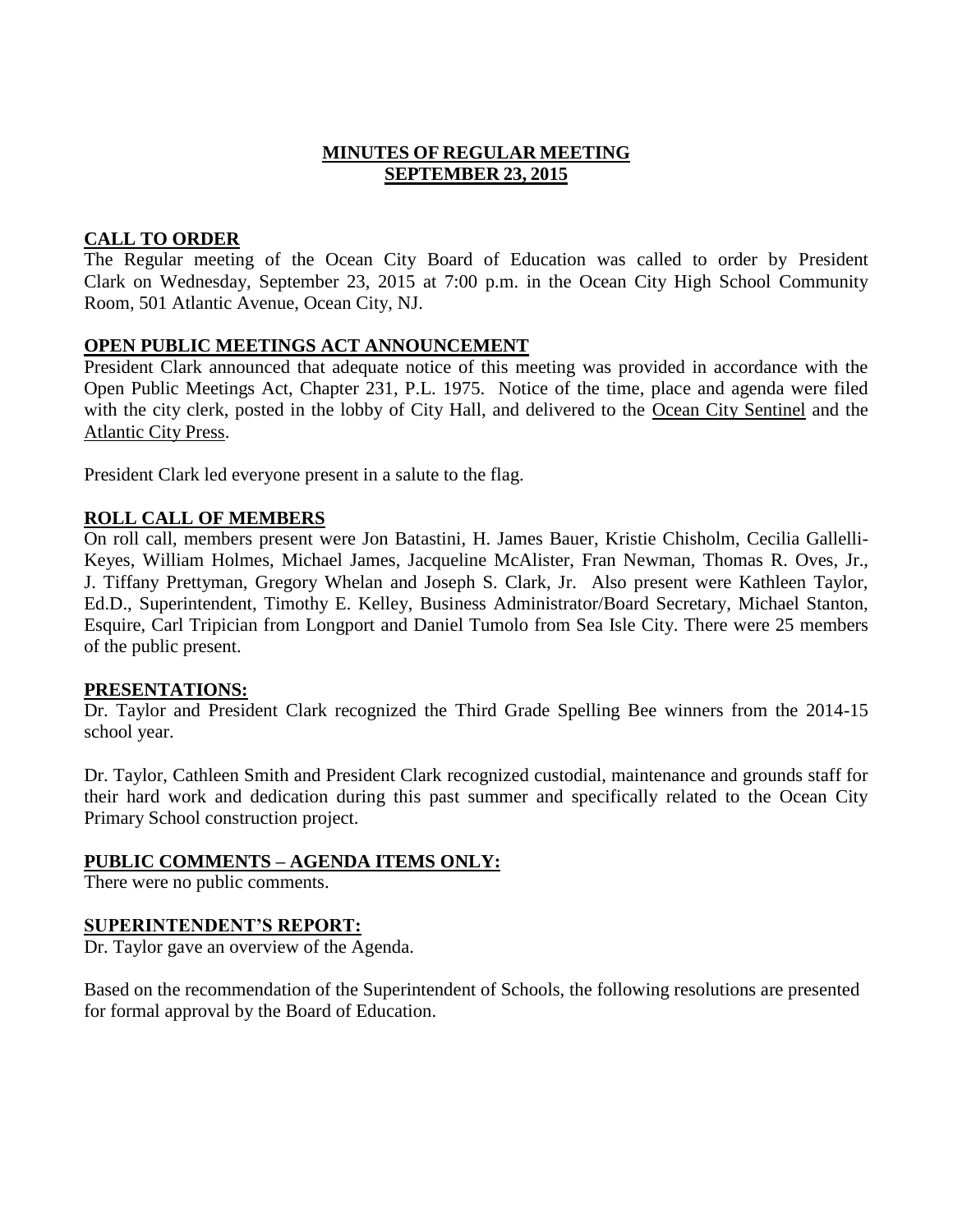# *Motion by Mr. Bauer, seconded by Ms. Gallelli-Keyes, and carried unanimously, the Board of Education approved the following Superintendent's recommendations by "roll call vote."*

# **1. Buildings and Grounds**

| A. Use of Facilities |                                                                               |
|----------------------|-------------------------------------------------------------------------------|
|                      | The Board approves the following request for the use of the High School:      |
| Requested By:        | City of Ocean City                                                            |
| Use:                 | <b>Basketball Training</b>                                                    |
| Dates/Times:         | October 4, 2015 (Sun), 8:30AM-11:30AM                                         |
|                      | October 11, 2015 (Sun), 8:30AM-11:30AM                                        |
| Rooms:               | Main Gym                                                                      |
| Fee:                 | No charge                                                                     |
| Requested By:        | City of Ocean City                                                            |
| Use:                 | <b>POPS Christmas Concert</b>                                                 |
| Date/Times:          | December 6, 2015 (Sun), 10:30AM-5:00PM, set up, rehearsal and concert         |
| Rooms:               | Auditorium and Classrooms F105, F107 and G110                                 |
| Fee:                 | No charge                                                                     |
| Requested By:        | <b>First Night Ocean City</b>                                                 |
| Use:                 | New Year's Celebration                                                        |
| Date/Times:          | December 31, 2015 (Thurs), 2:00PM-5:00PM – set up                             |
|                      | $5:00PM - 11:00PM - event$                                                    |
| Rooms:               | Community Room, Auditorium, Main Gym, Auxiliary Gym, Cafeteria and<br>Kitchen |
| Fee:                 | No charge                                                                     |
|                      |                                                                               |

• Buildings and Grounds Committee Report – Mr. Oves, Chairperson Mr. Oves gave a report of the Committee meeting.

# **2. Curriculum and Student Affairs**

A. Out of District Placements

The Board approves the following out of district student placement for the 2015-16 school year.

| Placement       | # of Students | District | Tuition  |
|-----------------|---------------|----------|----------|
| Yale-Northfield |               |          | \$49,650 |

# B. Extended School Year

The Board approves the following out of district student placement ESY for the 2015-16 school year.

| Placement | # of Students | District | Tuition |
|-----------|---------------|----------|---------|
| CMCSSSD_  |               | ОC       | \$2,500 |

# C. Uniform State Memorandum of Agreement

The Board approves the Uniform State Memorandum of Agreement (MOA) between the Ocean City School District and the Ocean City Police Department for the 2015-16 school year.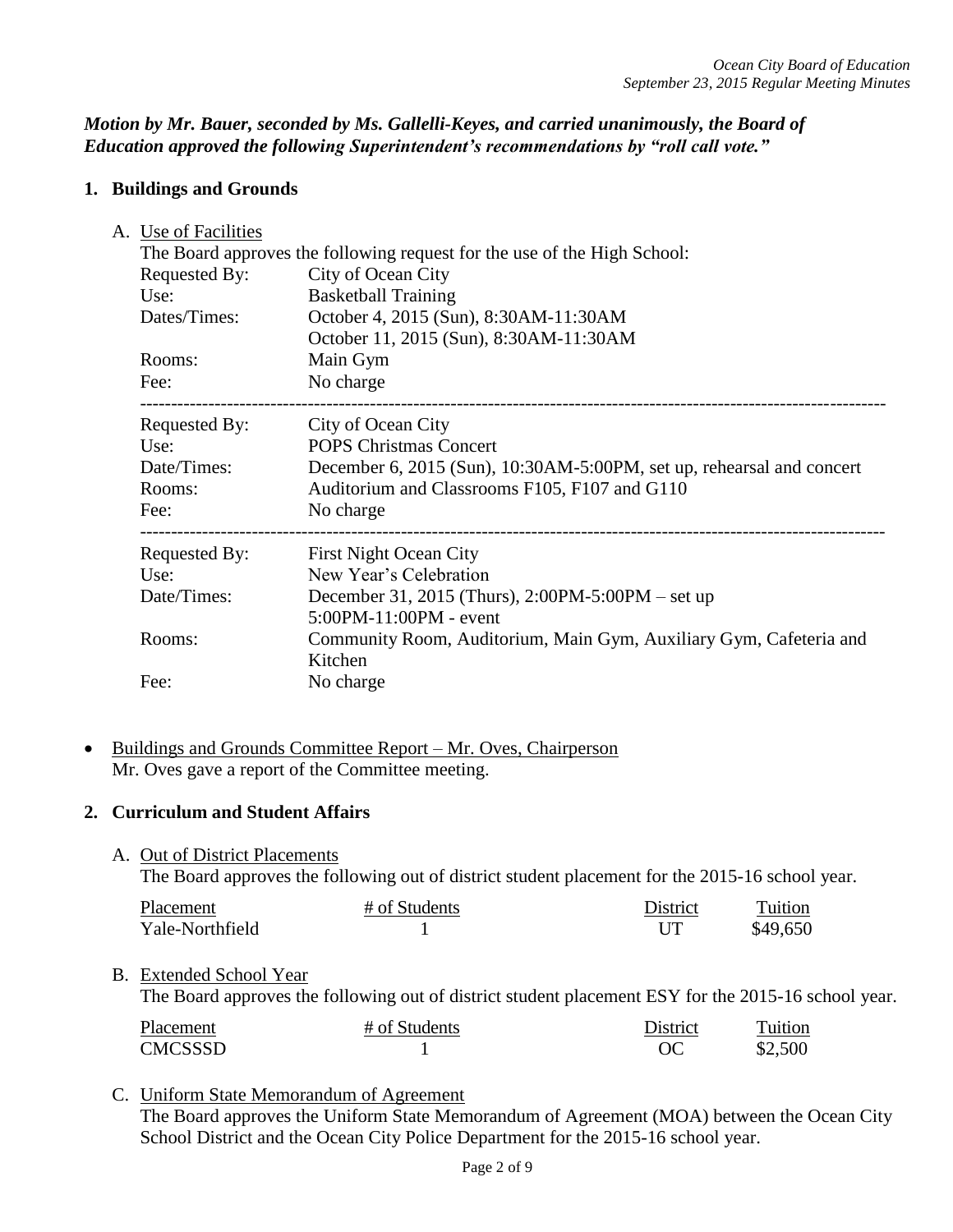- D. Cape May County Healthy Community Coalition *Pride Survey* The Board approves the participation of students in grades 7, 9, 11 and 12 in the Cape May County Healthy Community Coalition *Pride Survey*.
- E. High School Field Trip Request The Board approves the attached High School Field Trip list.
- F. Harassment, Intimidation and Bullying-Investigations, Trainings and Programs (HIB-ITP) (Attachment #2.F) The Board acknowledges the submission of the attached HIB-ITP Report occurring from January 1, 2015 – June 30, 2015 (Report Period 2) to the New Jersey Department of Education.
- G. Electronic Violence and Vandalism Reporting System (EVVRS) (Attachment #2.G ) The Board acknowledges the submission of the attached EVVRS incidents occurring from January 1, 2015 – June 30, 2015 (Report Period 2) to the New Jersey Department of Education.
- H. School Self-Assessment

The Board approves the submission of the New Jersey Department of Education School Self-Assessment for Determining Grades under the *Anti-Bullying Bill Rights Act* for July 1, 2014 – June 30, 2105. The schools' grades are as follows:

- OCHS 70  $OCIS 73$  OCPS 70
- Curriculum and Student Affairs Committee Report Mrs. McAlister, Chairperson Mrs. McAlister gave a report of the Committee meeting.

# **3. Finance**

- A. Bill List (Attachment #3.A) The Board approves payment of bills for September 2015 in the amount of \$3,528,293.28.
- B. Secretary and Treasurer Reports (Attachment #3.B) The Board approves the Board Secretary's Monthly Financial Report and the Treasurer of School Funds' Report for July 2015.
- C. Line Item Transfers (Attachment #3.C) The Board approves the revenue and appropriation transfers for July 2015. The Board also acknowledges receipt of the State of NJ mandated transfer reconciliation form for July 2015.
- D. Travel & Expense Reimbursement (Attachment #3.D) The Board approves the September 2015 list of Board of Education Members and School District Staff travel and related expense reimbursements.
- E. Affiliation Agreement

The Board approves the Affiliation Agreement between the Ocean City Board of Education and Stockton University for an Internship/Practicum Program in the field of Human Services and Social Work.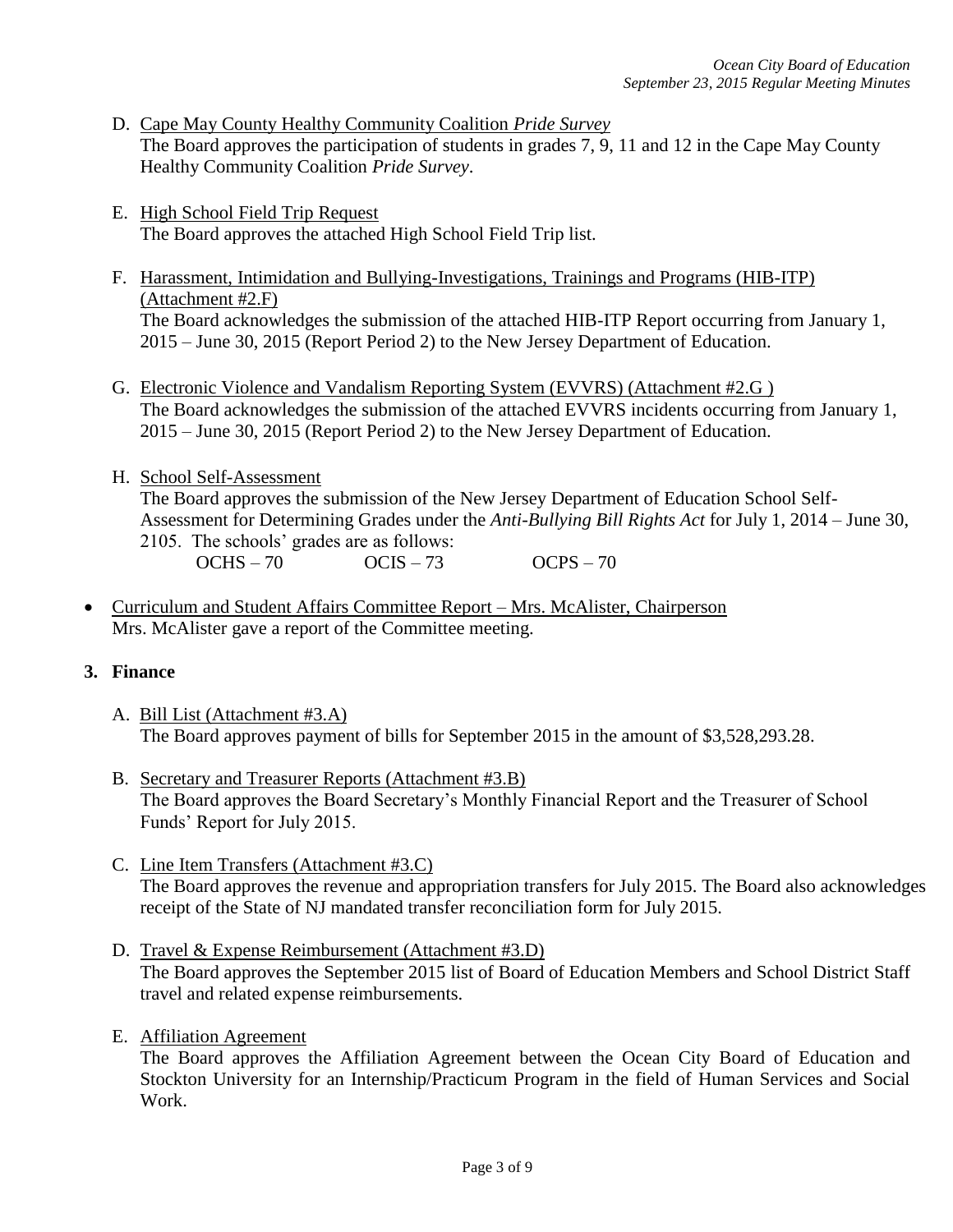- F. Change Order #1 High School Dome Refinishing Project (Attachment #3.F) The Board approves Change Order #1 to 3R Painting and Contracting Corp. in the amount of \$2,500 which is for a reduction in the unused Contingency Allowance.
- G. Payment Application #2 to 3R Painting and Contracting Corp. (Attachment #3.G) The Board approves Payment Application #2 in the amount of \$1,820.00 to 3R Painting and Contracting Corporation for the High School Dome Refinishing Project as certified by the Board Engineer.
- **4. Personnel** (All motions are upon Superintendent's recommendation:)
	- A. Substitutes and Sporting Event workers (Attachment #4.A) The Board approves the attached criminal history approved/HIB trained substitutes and sporting event workers for the 2015-16 school year.
	- B. Tenure District Certificated Staff The Board approves the granting of Administrative tenure to Curt Nath, Director of Academic Services, effective August 20, 2015.
	- C. Non-Affiliated Staff Retirements The Board accepts with deep regret the retirement of the following non-affiliated staff: Donnalee Bright, Bookkeeper/Payroll Clerk, effective as of October 1, 2015 Allen J. Nordt, Director of Facilities, effective as of January 1, 2016
	- D. New Hire District Supportive Staff The Board approves Lisa Patrone, part-time food service worker, effective September 28, 2015 through June 30, 2016, at step 1, \$10,350\* (pro-rated).
	- E. Non-Affiliated Staff Retroactive Salaries (Attachment #4.E) The Board ratifies the attached Non-Affiliated retroactive salaries for the 2015-16 school year.
	- F. Side Bar Agreement (Attachment #4.F) The Board approves the attached Side Bar Agreement regarding co-curricular activities, advisor stipends, and teaching hours between the Ocean City Education Association and the Ocean City Board of Education.
	- G. New Job Description (Attachment #4.G) The Board approves the attached new job description for Data Information Support Specialist.
	- H. Administrator Internship Placement The Board approves the following Administrator internship placement for the 2015-16 school year: Rowan University Name: Franklin Butterick Placement: Matthew Carey, Director of Student Services and Curt Nath, Director of Academic Services

\*pending negotiations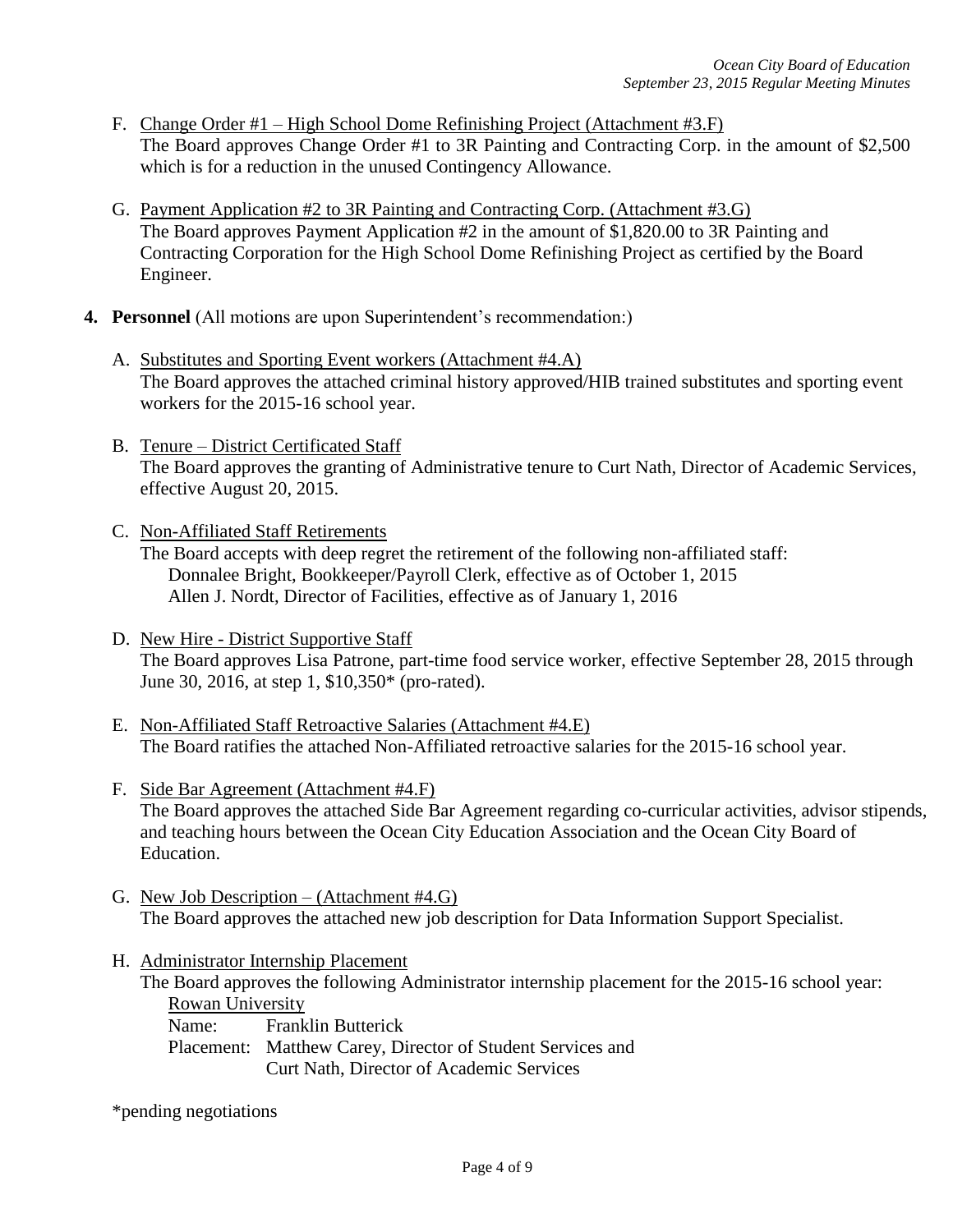- I. High School Co-Curricular Activity Club Sponsors, Volunteers and Stipends (Attachment #4.I) The Board approves the attached High School co-curricular activity club sponsors, volunteers and stipends for the 2015-16 school year.
- J. High School Volunteer Coach The Board approves Timothy Cook as a volunteer coach for the Boys' and Girls' Cross Country Teams for the 2015-16 season.
- K. High School Extension Program Teacher and Stipend The Board approves Lisa DeRose, High School Extension Program, Teacher of English for the 2015-16 school year at a stipend of \$30 per hour, not to exceed 6.5 hours per week.
- L. High School Extension Program Resignation The Board accepts the resignation of Lauren Miley, Teacher of Spanish for the High School Extension Program, effective September 16, 2015.
- M. High School Administrative Staff Retirement The Board accepts with deep regret the retirement of Thomas Campo, High School Assistant Principal, effective as of January 1, 2016.
- N. Leave of Absence High School Certificated Staff (Attachment #4.N) The Board approves employee #2370, an unpaid FMLA/NJFLA leave of absence, effective on or around October 14, 2015 through on or around October 28, 2015.
- O. Salary Classification Changes for District and High School Certificated Staff (Attachment #4.O) The Board ratifies the attached District and High School certificated staff salary classification changes for the 2015-16 school year.
- U. Resignation District Staff The Board accepts the resignation of Frank Donato, Treasurer of School Monies, effective October 15, 2015.
- V. New Hire District Non-Affiliated Staff The Board approves Kelly Donato, Bookkeeper/Payroll Clerk, effective on or before October 26, 2015 through June 30, 2015, at \$52,000 (pro-rated).
- Negotiations Committee Report Mr. Bauer, Chairperson Mr. Bauer gave a report of the committee meeting.

# **5. Policy:**

A. Policy –  $1<sup>st</sup>$  Reading

The Board approves the following replacements, additions and or deletions to the Board Policy and/or Regulation Manuals.

• Revised Policy 5615 Suspected Gang Activity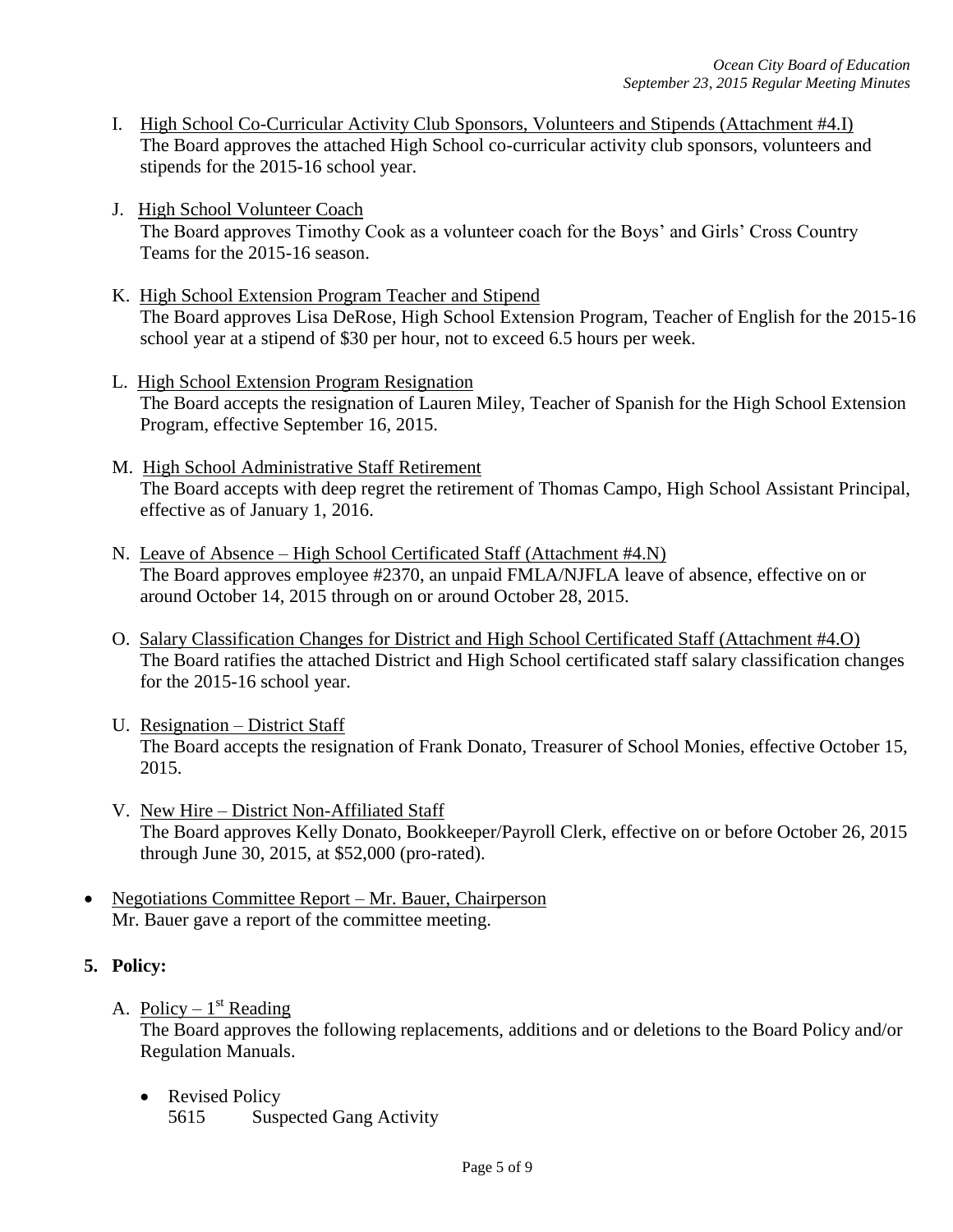# B. Policies –  $2<sup>nd</sup>$  Reading

The Board approves the following replacements, additions and or deletions to the Board Policy and/or Regulation Manuals.

- New Policy 9701 Scholarships & Recipient Selection
- Revised Policies
	- 5330 Administration of Medication
	- 5339 Screening for Dyslexia
	- 8540 School Nutrition Programs
- Delete Regulation 8540 Free and Reduced Rate Meals
- C. For Your Information

Disclosure:

Attached are the listing of documents/records that the schools collect on pupils and the staff members who have access to those records, per Policy 8330 – Pupil Records, and Family Educational Rights and Privacy Act (FERPA).

- Policy Committee Report Ms. Gallelli-Keyes, Chairperson Ms. Gallelli-Keyes gave a report of the Committee meeting.
- **6. Public Relations**
- Public Relations Committee Report Jon Batastini, Chairperson Mr. Batastini gave a report of the Committee meeting.

# *Motion by Mr. Bauer, seconded by Ms. Gallelli-Keyes, and carried unanimously, the Board of Education (Ocean City Representatives) approved the following Superintendent's recommendations by "roll call vote."*

### **1. Buildings and Grounds**

B. Use of Facilities **(Ocean City Representatives Only)** The Board approves the following requests for the use of the Intermediate School and Primary School:

| Intermediate School |                                                                            |
|---------------------|----------------------------------------------------------------------------|
| Requested By:       | City of Ocean City                                                         |
| Use:                | <b>Travel Basketball Practices</b>                                         |
| Dates/Times:        | 2015: Nov. 12, 19; Dec. 3, 10, 15, 17 and 22 (Tues & Thurs), 6:00PM-8:30PM |
|                     | January 5-March 24, 2016 (Tues & Thurs); 6:00PM-8:30PM                     |
| Room:               | Gym                                                                        |
| Fee:                | No charge                                                                  |
|                     |                                                                            |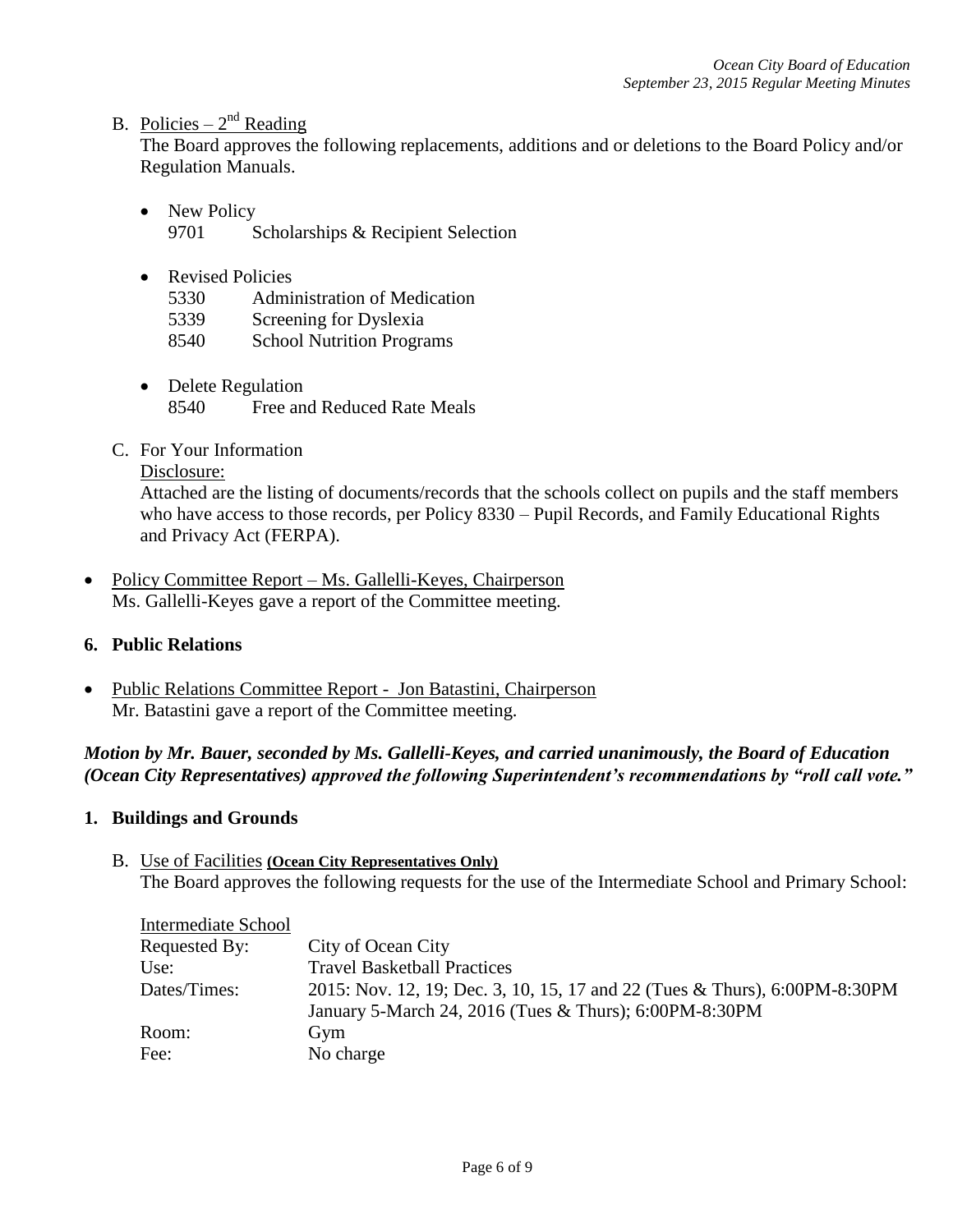| <b>Primary School</b> |                                                       |
|-----------------------|-------------------------------------------------------|
| Requested By:         | <b>First Night Ocean City</b>                         |
| Use:                  | New Year's Celebration                                |
| Date/Times:           | December 31, 2015 (Thurs), $3:00PM - 5:00PM - set up$ |
|                       | $5:00PM-11:00PM - event$                              |
| Rooms:                | Multi-Purpose Room, Cafeteria and Kitchen             |
| Fee:                  | No charge                                             |

### **2. Curriculum and Instruction**

Primary School

I. Intermediate School Field Trip Request **(Ocean City Representatives Only)** The Board approves the attached Intermediate School Field Trip list.

### **3. Finance**

H. Payment Application #6 to 3R Painting and Contracting Corp. (Attachment #3.H) **(Ocean City Representatives Only)** 

The Board approves Payment Application #6 in the amount of \$1,689,912.00 to 3R Painting and Contracting Corporation for the Primary School Renovations Project as certified by the Board Engineer.

- **4. Personnel** (All motions are upon Superintendent's recommendation:)
	- P. Salary Classification Changes for Intermediate and Primary Schools' Certificated Staff (Attachment #4.P) **(Ocean City Representatives Only)** The Board ratifies the attached Intermediate and Primary Schools' certificated staff salary classification changes for the 2015-16 school year.
	- Q. Intermediate School Co-Curricular Activity Club Sponsors and Stipends (Attachment #4.Q) **(Ocean City Representatives Only)** The Board approves the attached Intermediate School co-curricular activity club sponsors and stipends for the 2015-16 school year.
	- R. Intermediate School Practicum Placement **(Ocean City Representatives Only)** The Board approves the following practicum placement for the fall/winter 2015-16 school year: Rowan University Name: Christie Linden Placement: Connie Meng, School Nurse and Renee Bendig, Health and Physical Education Teacher
	- S. New Hire Primary School Supportive Staff **(Ocean City Representatives Only)** The Board approves Tracy Calabrese, part-time aide in the Primary School, effective September 24, 2015 through June 30, 2016, at \$14.84\* per hour, 2.5 hours per day.
	- T. Leave of Absence Primary School Certificated Staff (Attachment #4.T) **(Ocean City Representatives Only)** The Board approves employee #0690, a paid leave of absence, effective November 2, 2015 through January 3, 2016, with an expected return date of January 4, 2016.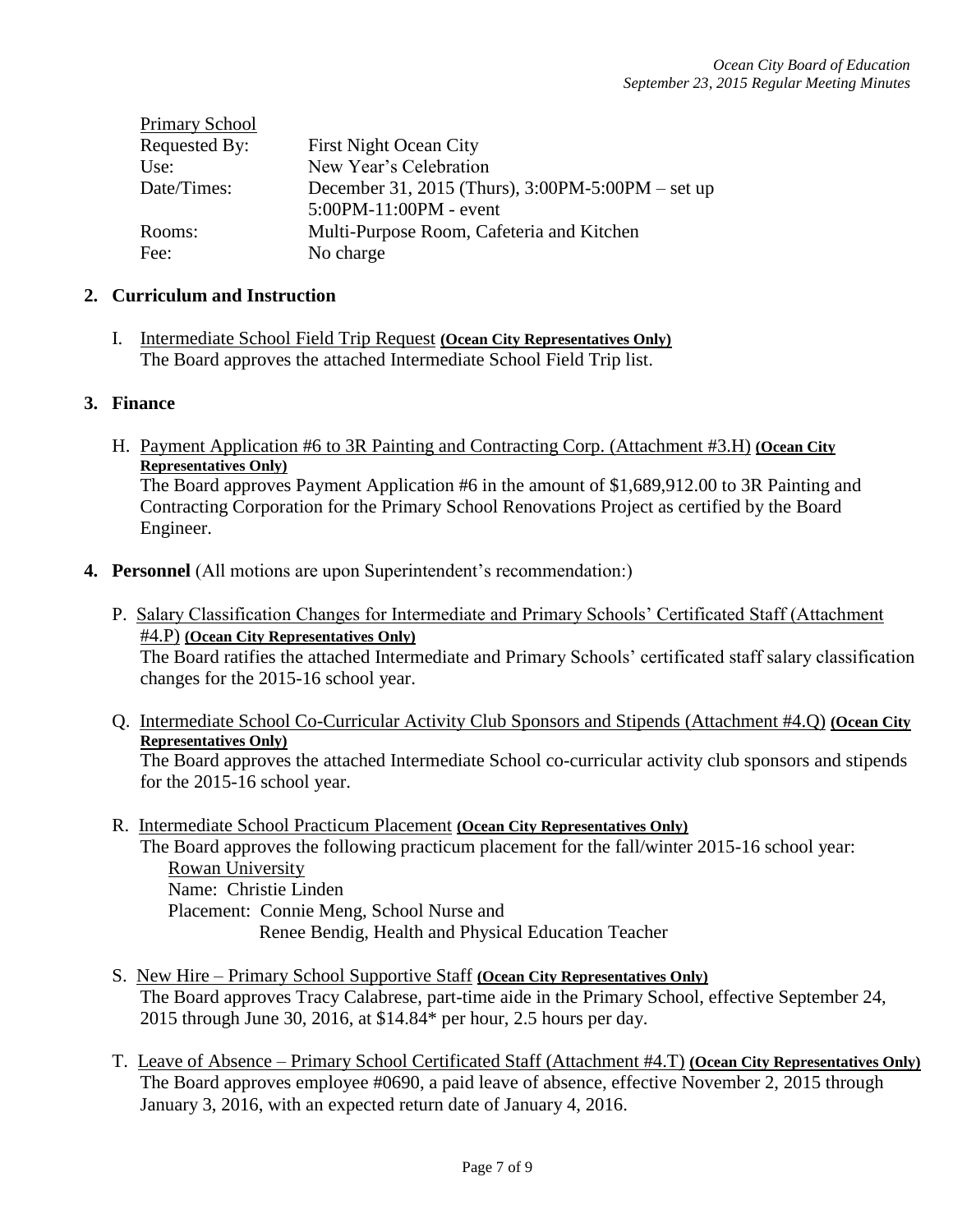### **APROVAL OF MINUTES:**

Motion by Mr. Bauer, seconded by Mr. James and carried unanimously by roll call vote, the Board of Education approved the minutes of the August 12, 2015 Special Meeting and the August 26, 2015 Regular Meeting as presented.

#### **UNFINISHED BUSINESS:**

There was no Unfinished Business.

#### **NEW BUSINESS:**

There was no New Business.

#### **PUBLIC COMMENTS:**

Victor Staniec, Fairness in Taxes, questioned when the Board would start Finance Committee of the Whole Meetings.

Vince Iannace, an Upper Township resident, addressed the Board and public regarding recent retirements of administrators, the retirement of Dr. Lentz and the overall climate at Ocean City High School past and present.

#### **BOARD COMMENTS:**

Board comments included collaboration between Upper Township and Ocean City related to the new District Facebook pages, appreciation of District custodian, maintenance and grounds staff, back to school nights in all schools are coming up, and student excitement/positive student feedback regarding the new logo.

#### **EXECUTIVE SESSION:**

Motion by Mr. Bauer, seconded by Ms. Gallelli-Keyes and carried unanimously to adopt a resolution to go into Executive Session.

President Clark stated: WHEREAS, the Open Public Meetings Act authorizes Boards of Education to meet in executive session under certain circumstances,

WHEREAS, the Open Public Meetings Act requires the Board to adopt a resolution at a public meeting to go into private sessions; now therefore,

BE IT RESOLVED by the Ocean City Board of Education, that it is necessary to meet in executive session to discuss certain items involving: Matters involving anticipated or pending litigation, including matters of attorney-client privilege, and specifically: Tort claim notice served on the District.

BE IT FURTHER RESOLVED that any discussion held by the Board which need not remain confidential will be made public as soon as feasible. The minutes of the executive session will not be disclosed until the need for confidentiality no longer exists.

FURTHER RESOLVED that the Board of Education will not return to open session.

The meeting adjourned into Executive Session at 7:58 p.m.